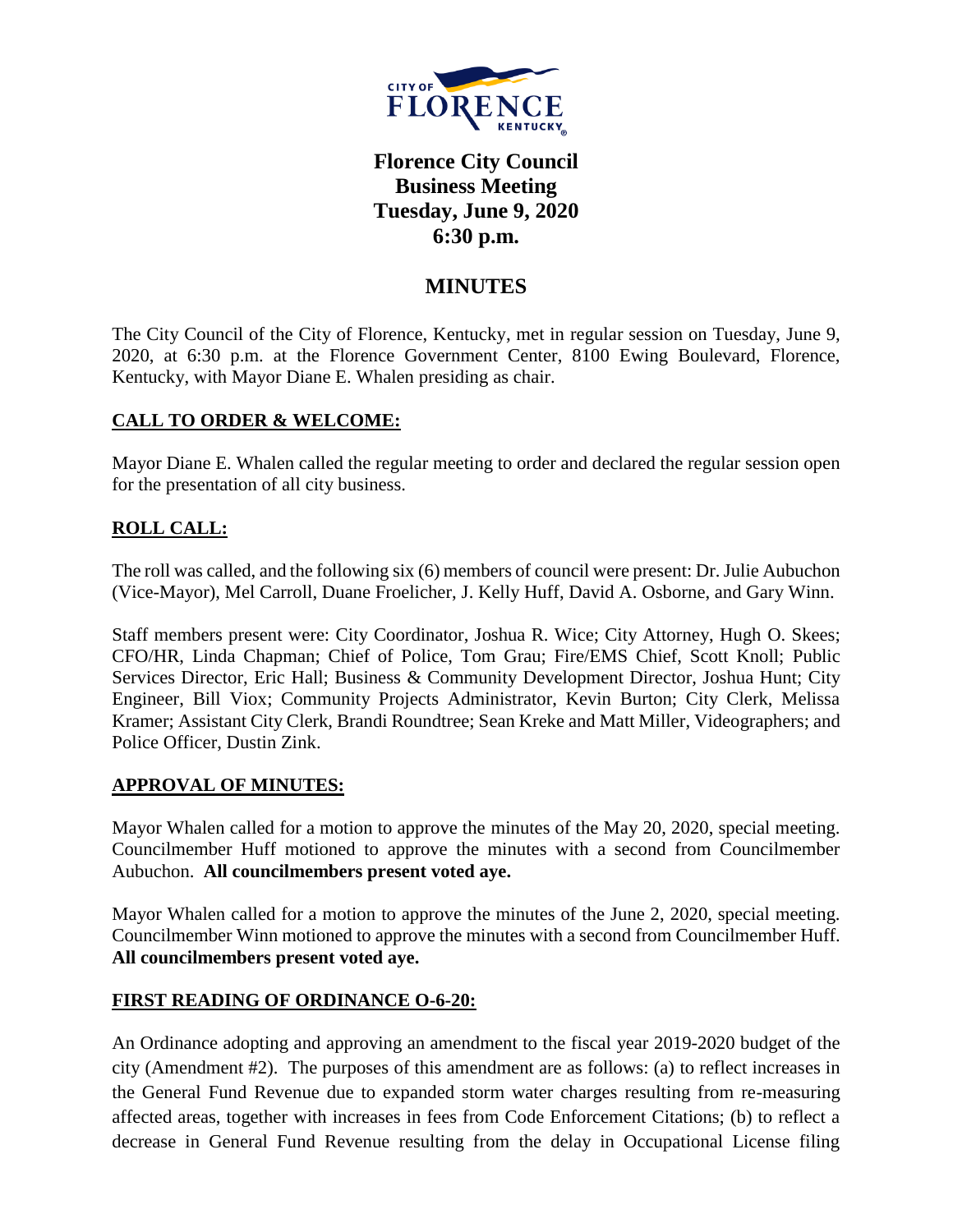deadlines caused by the COVID-19 crisis; (c) to reflect an increase in General Fund Expenditures due to an increase in Fire/EMS Department unscheduled overtime and ongoing apparatus maintenance issues; (d) to reflect an increase in expenditures from the Health and Dental Fund based on a higher level of year-to-date claims; and (e) to reflect an increase in the Water and Sewer Fund expenses for higher levels of water purchases caused by increased water usage from families sheltering in their homes.

Mayor Whalen requested any comments or discussion prior to proceeding with the amendment. Councilmember Huff inquired as to the climate today and felt maybe there could possibly be more churn in the police department. Councilmember Huff recommended possibly hiring additional officers in light of the current world events. If not, he suggested proposing to increase the police department's budget by \$1.00. Mayor Whalen advised Councilmember Huff this was the amended budget for 2019-2020. Councilmember Aubuchon clarified with Councilmember Huff as to whether he was proposing to amend the 2019-2020 budget. Councilmember Huff realized his error and proposed in light of the events occurring with defunding police departments, he proposed the \$1.00 increase to show support for our police department and a morale booster.

Mayor Whalen called for a motion to approve the first reading of Ordinance O-6-20. Councilmember Aubuchon motioned to approve, with a second from Councilmember Osborne. **All councilmembers present voted aye.** 

# **MAYOR'S ANNUAL BUDGET ADDRESS AND STATE OF THE CITY:**

Mayor Whalen presented the annual Budget Address and State of the City:

*Every year as we prepare to present our annual budget, I have the honor to deliver the State of the City and Budget Address. As I prepared my 22nd address as Mayor, I quickly realized that this year is unlike any other. The first half of Fiscal Year 2019-2020 started out pretty much as we planned. Great economy, record building starts, hotel construction boom, and no end in sight. Our focus was on meeting the challenges facing brick and mortar retail and what the next generation of retail might look like.*

*2020 was on track to be one for the record books. But, it is a Leap Year, and it seems that February 29th was a leap, not into March, but into the twilight zone. A global pandemic made its way to our community. COVID-19 and social distancing became household phrases, and life as we knew it was about to change abruptly. As the country and the state began to gear up for the battle, the city was quickly making the necessary adjustments to protect our essential workers. We knew they would be on the front lines, and it was imperative that we have a plan in place so that they would be safe and healthy as they continued their work serving and protecting you.*

*It's hard to work on a budget address where we have always celebrated our successes while knowing that many have lost their jobs, some businesses won't survive the "Healthy at Home" shutdowns, and the future remains a mystery. What I can say is that we are committed to navigating our way through it, and thanks to years of sound fiscal management and growth, we have the resources to continue to provide the services you deserve and have come to expect.*

*With the encouragement and shared vision of this council, we continue to focus on the city's core municipal responsibilities of providing the best and most reliable services to all of our stakeholders. Our city department heads are working at our direction in concentrating on economic and community development efforts and helping Florence to continue to lead the region with an innovative and positive business-friendly atmosphere.*

*In conjunction with City Coordinator Josh Wice, our city departments, led by CFO/HR Manager Linda Chapman; Police Chief Tom Grau; Fire/EMS Chief Scott Knoll and Public Services Director Eric Hall have been at*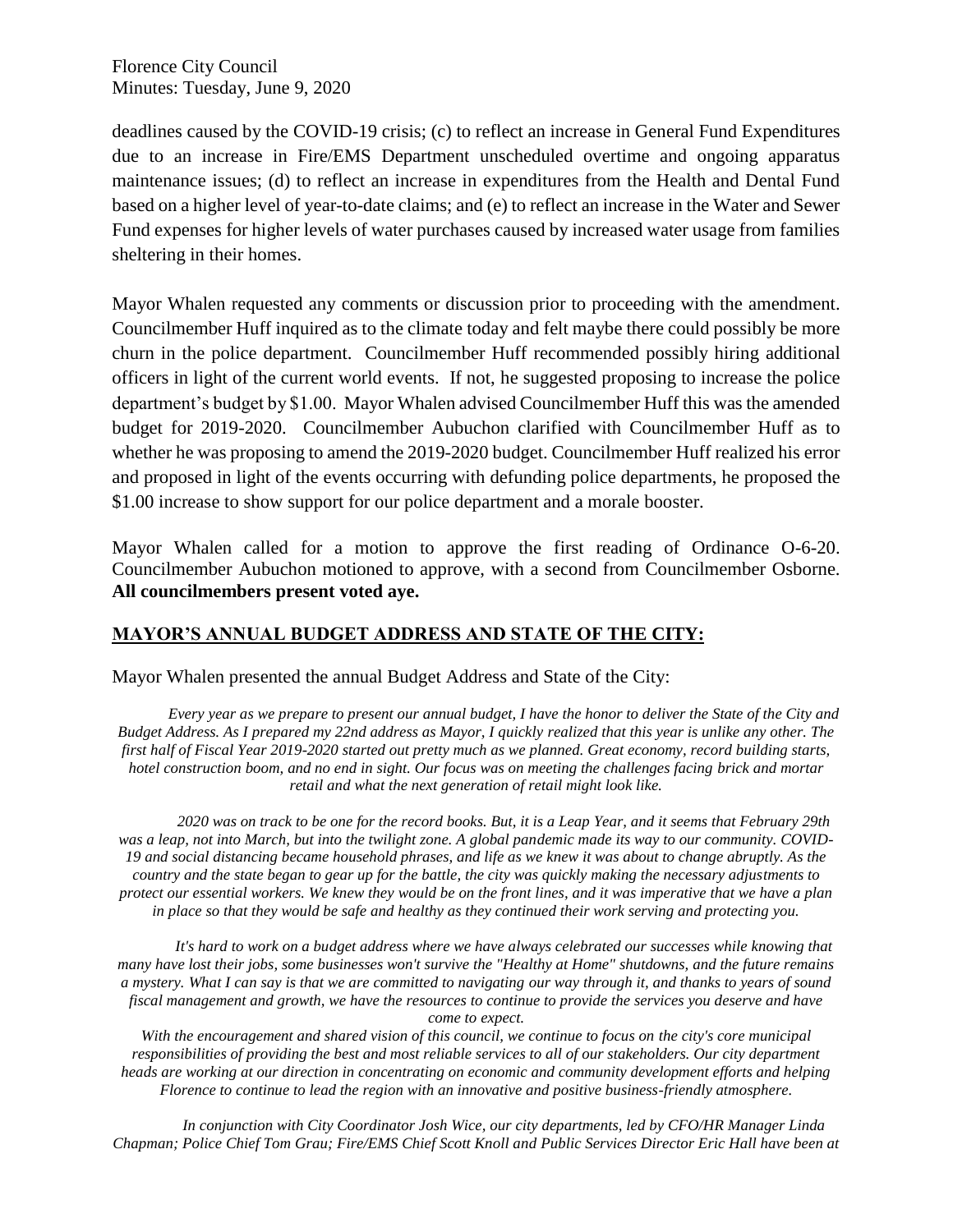*the forefront in leading us, and the COVID-19 crisis is no exception. Josh has stayed up to date on the changing directives and Executive Orders issued by Governor Beshear as well as working daily with the Northern Kentucky Health Department on enforcement and interpretation of the orders. With more than 100 years of combined experience, nearly all of it with the City of Florence, our city is blessed to have the best of the best leading us and our departments during this unprecedented time. They are dedicated and passionate about our community.*

*We will remain strong, and this upcoming year should be one of hope and a well-executed vision. We will continue our hard work on your behalf and find our way through these challenging times. So to that end, I present our 2020-2021 State of the City and Budget Address. The budget for fiscal year 2021 represents a comprehensive spending plan for all city funds. The budget reflects all known and estimated increases in costs as well as the estimated projections for the various sources of revenues. Our occupational license fees, insurance premium tax, payroll tax receipts, and real estate tax revenues are all dependent on economic conditions and as such, these numbers are subject to continued analysis and review throughout the fiscal year for adjustment. \*\*\**

*The general fund budget proposal for 2020-2021 totals \$44.2 million. This includes operating and capital expenditures, which include transfers to other city funds. The City of Florence's operating costs are \$27.6 million, which is an overall 1.7% increase over those budgeted for the Fiscal Year 2019-2020. This is mainly due to a rise in operating expenses over the prior year. The City of Florence has planned expenditures for capital items of \$13.1 million, which is a 5% decrease from last year.*

*The Administration and Finance Departments account for 8% of the city's total budget. These departments are responsible for executing the city's responsibilities with the management of all city departments. This includes economic and community development, city event planning, and safety and risk management. The Finance Department staff members are responsible for the collection of all revenues for the city, disbursing all payments, administering employee benefits program, and coordinating the city's information technology vendor relationship.*

*For sixteen consecutive years, our CFO and Finance Department has been recognized by the Government Finance Officers Association for excellence in financial reporting through the Comprehensive Annual Financial Report, which is the highest recognition award for a municipality's financial reporting. Furthermore, the city received its sixth consecutive Government Finance Officers Association "Distinguished Budget Presentation" award. I would like to thank the City's CFO, Linda Chapman, for her expertise and delivery in this area. \*\*\**

*The next department I would like to discuss is the Florence Police Department. The primary goal of the Police Department is to provide a safe environment for our residents and visitors by working cooperatively with other city departments. The 67 men and women of the Florence Police Department are committed to achieving that goal. The department strives to keep Florence safe by combining active patrol and investigation with community and business partnerships. The total departmental budget for the next fiscal year is \$9.1 million. The Florence Police divisions include patrol, detectives, drug investigations, and community resources. This year, the department observed a small increase in the number of requests for police services, which totaled 57,096 calls for service. Those requested services resulted in a total of 83,978 officer responses.*

*Unfortunately, one of the city's three canines passed away after a brief illness. "Det" served the community of Florence and the Police Department for seven years under Officer Josh Dalton. Officer Dalton and Det had a special bond. We are grateful to Det for his service to our community. We will miss him. As the world continues to spin out of control, I wanted to acknowledge and personally thank police officers as a whole, and particularly the men and women of the Florence Police Department. The City of Florence is committed to hiring the best, training to the fullest extent possible, and supporting our departments with the things that are necessary to do their jobs safely and without reproach. I will entertain no discussion on "defunding" our Police Department and commit to them and to you that we will continue to offer them our full support. You cannot condemn an entire profession for the acts of a few. The vast majority deserve our respect and appreciation for the job that they do every day in spite of the rhetoric. We are grateful for the support shown our officers and the very positive difference they all make in our community.*

*\*\*\**

*The next department I would like to discuss is Fire & EMS. The Florence Fire/EMS Department provides fire and rescue services, emergency medical services, fire & safety code compliance, and public fire education. The department has 65 employees and a budget for the next fiscal year is \$8.9 million.*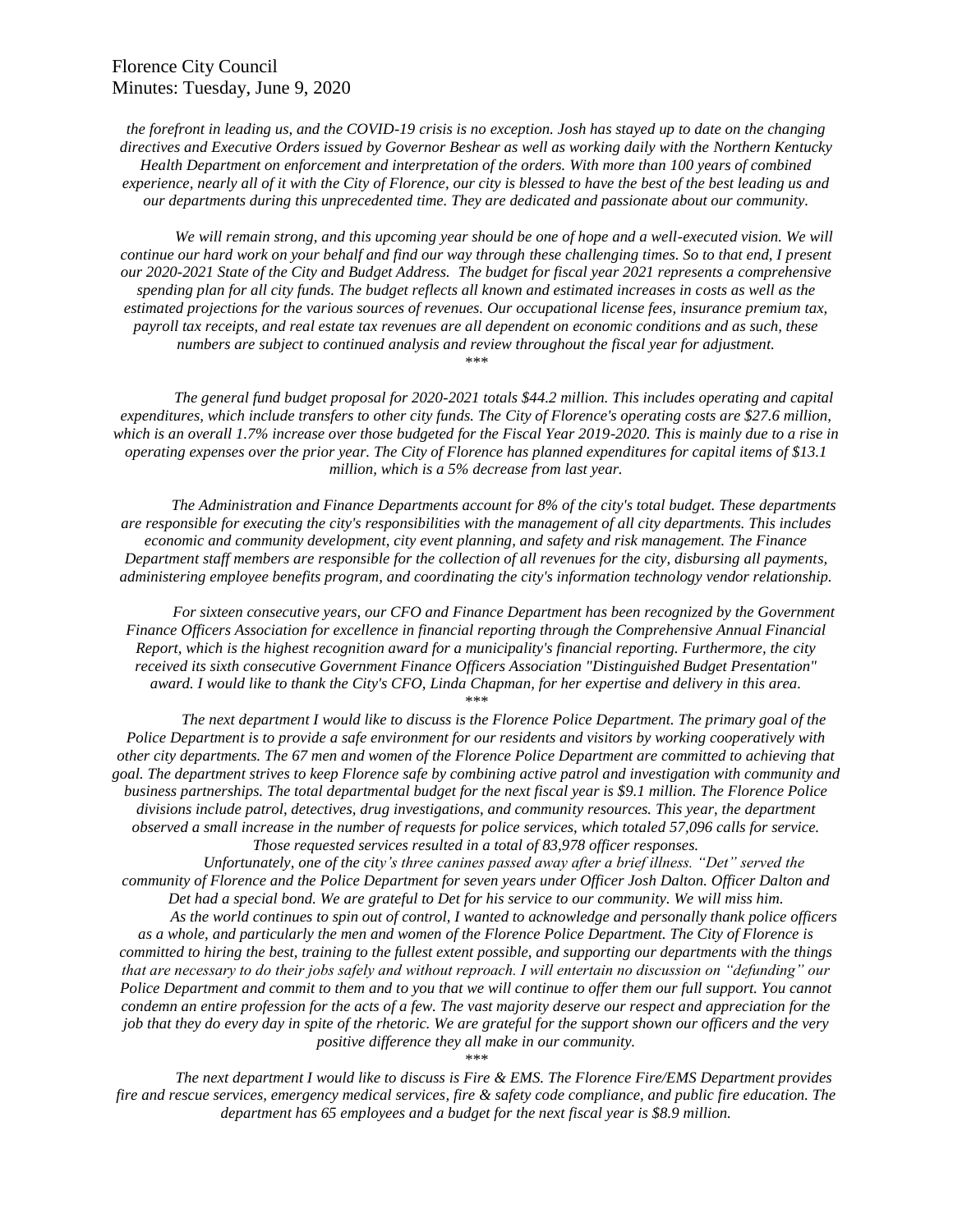*Over this past year, the department responded to over 8,300 medical emergencies and 230 fires throughout the community. Those fires resulted in over \$2.3 million in damage; although, through the diligent work of the Fire/EMS Department, \$198.2 million in property was saved because of quick responses and action. We are very fortunate that the city had no significant injuries or fatalities related to the fire responses in the previous year. Members of the Fire/EMS Department continue to be recognized for actions that go above and beyond. Some awards received this year include Lt. Jonathan McNamara being awarded the St. Elizabeth Paramedic of the* 

*Year and retired Battalion Chief Troy Webster being awarded the Chief Officer of the Year from the Northern Kentucky Firefighters Associations. Unfortunately, the department suffered a loss when Lt. Phil Bender passed away unexpectedly while off* 

*duty on December 8. Our department and city came together to honor his service and to support his family. While he left a void, our city will always remember Lt. Bender and his service to our community. Again, the community support and outpouring of love and concern for the members of the Fire/EMS department is encouraging and heartwarming.*

*\*\*\**

*The next department I would like to discuss stands ready at every hour to provide the services that Florence residents, businesses, and visitors expect and deserve. The department's 65 employees and budget of \$13.3 million consists of eight divisions, including facilities, fleet, street, grounds division, water, sanitary sewer, Infrastructure Support Services, and Community Support Services.*

*Daily preventative maintenance on hundreds of miles of underground utilities may go unnoticed, but when an emergency occurs, you can always count on Public Services to deliver. Your commute to work is made possible by the transportation crew that works tirelessly to build and repair roads to keep you moving. Our fleet division maintains nearly 200 emergency and Public Services vehicles that always stay ready to keep you safe.*

*In the upcoming year, the budget includes infrastructure improvements on 12 streets through contracted*  work and 50 streets through in-house work. Proposed water line replacements will take place on Dell Court and *Dell Street. Sanitary sewer relining will take place in the Biggs sewer shed. Stormwater improvements are slated along Ted Bushelman Boulevard, Utz Drive, and Lapalco Court.*

*Finally, park and facility improvements for the coming year include the replacement of the Orleans Park playground surface and renovations to the Lincoln Woods restrooms. Additionally, we will add new tennis courts next to Boone County High School and install security cameras at all parks as an added safety measure. Thanks to the efforts of the City's Urban Forest Commission and the willingness of this and prior City* 

*councils to fund projects. A few projects undertaken this past year include the installation of trees along Safeway Drive, Orleans Park, Blue Orchard Court, and Kentaboo Park. The city's commitment to its urban forestry and beautification strategy is favorable to our city.*

*\*\*\**

*Even during a time of financial concerns and overall economic unrest, our economic development staff works tirelessly to ensure projects are moving forward. We are thrilled to be working on the new Turfway Racing and Gaming project, directly with Churchill Downs leadership. This \$150 million project will include a brand new state of the art racing and gaming facility, new track, and infrastructure upgrades. Horse racing has a long history in Florence, and we are happy with the reinvestment guarantees made by Churchill. If you happen to drive by the construction site today, you will notice that the original 5-story grandstand building is no more, it marks an end to an era, but creates a bridge to a promising future.*

*Construction is ongoing on the ranch-style townhomes known as the Villages of Florence on Hopeful Church Road and its sister project, Villages of Weaver, located on Weaver Road , and Duluth Trading Company on Meijer Drive. Some upcoming developments are: Drury Hotel, Hilton Garden Inn, Texas Roadhouse, St. Elizabeth Endoscopy building addition, Hopeful Trace Townhomes, Farmview Apartments, and Tom Gill Digital Motor Sales.*

*The Main Street Fire Station is currently under renovation. Some of the new improvements include the restoration of exterior features, new concrete patio, construction of restrooms, and other code compliance upgrades, which will be available for business growth on Main Street.*

*Those are just some of the highlights, and we would encourage you to read the city's latest Development Update published quarterly on our website. It contains details about all the new development occurring in Florence.*

*The City completed a new strategic plan. The plan reflects input of engaged citizens, community and business partners, myself, Council Members, and City staff. The City began the strategic planning process in 2019. The City's mission, vision, and values provide the foundation for the plan's five key goals:*

- *Goal 1. Improve transportation infrastructure and coordinate with regional and state partners to ensure efficient traffic flow.*
	- *Goal 2. Identify and stimulate opportunities for existing and emerging business sectors.*
- *Goal 3. Enhance the quality of life and community amenities for Florence residents and stakeholders.*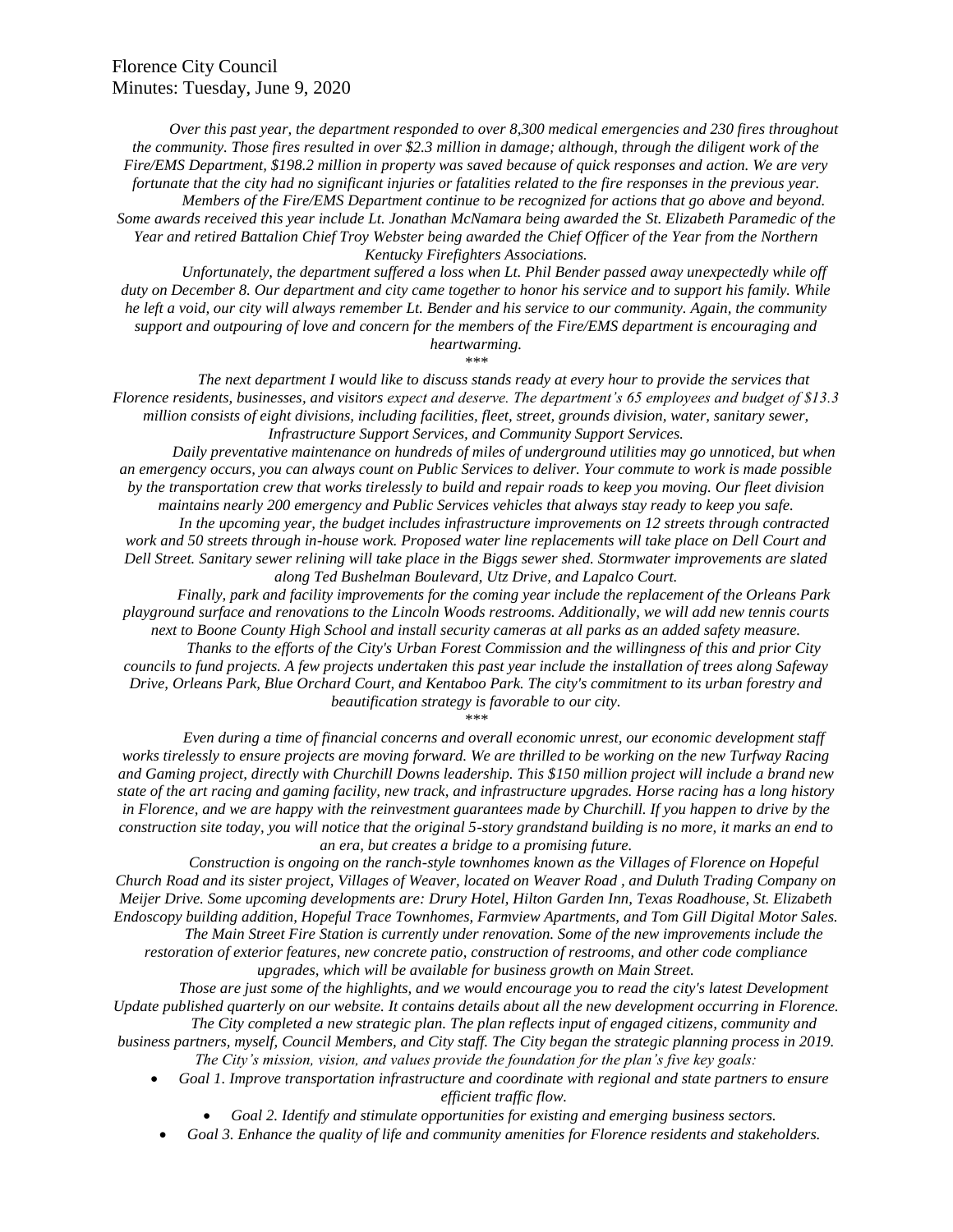- *Goal 4. Foster sustained fiscal health through continued long-term planning, staff development, and employee recruitment efforts.*
	- *Goal 5. Build strong connections with community partners, residents and employees.*

*\*\*\**

*Every ten years the United States conducts an official Census. According to the 2010 Census, the residential population of Florence was 29,951, estimated now at 33,294 in 2018. Once the 2020 Census is completed, we will have a new, official count of our residential population. This residential census data, while necessary to the city's overall story, is crucial in determining the distribution of federal funds. Please complete your census and help make sure that your federal tax dollars are returned to community.*

*As I have said many times, I live in a community I love, and I am grateful to be its mayor. I live in a community where I have seen the transformation and recognize the visionaries that made it happen. Even in these strange and unprecedented times, we are a community that pulls together rather than apart. In a time like no other in our lives I encourage you to believe half of what you see and none of what you hear. If you want reliable answers, don't ask Facebook. Don't let the narrative get lost in the rhetoric. In conclusion, with the supportive attitude and commitment of our current city elected officials, Julie Metzger Aubuchon, Mel Carroll, Duane Froelicher, Kelly Huff, David Osborne, and Gary Winn, and our department heads and staff members, I continue to be excited about our future together knowing that our community can continue to flourish.*

*Even with all that is occurring, the state of our city is strong. No one person can do this alone. We are all a part of an ongoing commitment to the progress of our community. Together we will keep it moving forward.*

*I offer my sincere thanks to each and everyone one of you. Our residents, our business owners and their employees, and the dedicated public servants who come to work every day to keep our city on track. Our success is because of you.*

*Thank you for allowing me to serve and God Bless.*

Councilmember Froelicher addressed Chief Knoll and Chief Grau regarding the rhetoric occurring nationally about defunding police departments. Councilmember Froelicher feels it is "pure utter nonsense" and wanted to let Chief Knoll and Chief Grau know "we have their back". Mayor Whalen and Councilmember Aubuchon agreed.

# **FIRST READING OF ORDINANCE O-7-20:**

Further discussion was held regarding the annual budget. City Attorney, Hugh Skees, addressed Councilmember's Huff addition of a dollar to the Police Department Budget. Attorney Skees advised the Ordinance would need to be updated. Councilmember Huff stated to amend the ordinance. Attorney Skees relayed the Ordinance would not need to be amended, as it had not passed yet.

Mayor Whalen recommended the Ordinance pass as written. She relies on Chief Grau to request the needs of the police department, and those requests will be handled upon receipt. Should Chief Grau have new hires he would like to be considered for the police department, it is certainly something the city will review. Any requests will be brought forth before council.

The Ordinance has a cost of living increase for employees and council will have the option for a step increase in January. Any changes made in the interim will be reviewed by council. Mayor Whalen does not agree and will not be defunding the police department. Any training and changes required will be adopted and therefore adapted by the department. Mayor Whalen desired to pass the 2020-2021 budget and address concerns as they arise.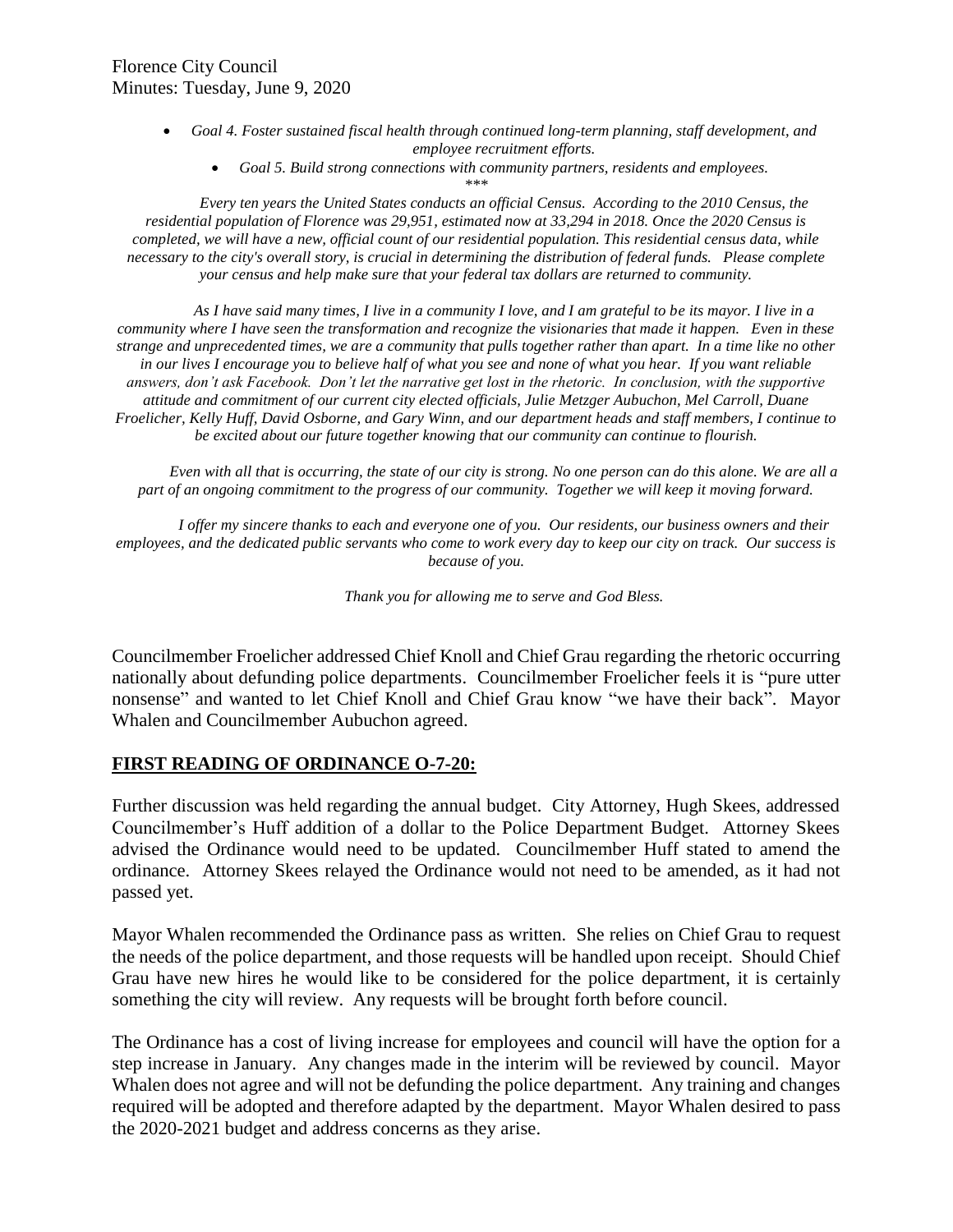Councilmember Aubuchon commended the selection process and requirements of the police department's candidates. Councilmember Aubuchon believes we have always supported and funded our police department and will continue to do so. Councilmember Aubuchon trusts our officers will always execute with professionalism and with the public safety in mind. Councilmember Aubuchon stated the Florence Police Department has the caliber and quality of officers that is worthy of our continued support and respect.

Mayor Whalen read Ordinance O-7-20. An Ordinance adopting and approving the fiscal year 2020-2021 budget of the city, including the General Fund, the Municipal Aid Road Fund, the Infrastructure Fund, the Asset Forfeiture Fund, the Aquatic Center Fund, the Water & Sewer Fund, the World of Golf Fund, and the Health and Dental Fund. Budgeted resources and expenditures are as shown on Exhibit "A".

Mayor Whalen called for a motion to approve the first reading of Ordinance O-7-20. Councilmember Huff motioned to approve, with a second from Councilmember Winn. **All councilmembers present voted aye.** 

# **FIRST READING OF ORDINANCE O-8-20:**

An Ordinance amending Ordinance No. O-23-19 relating to personnel policies, job descriptions, authorized positions and the pay plan revising the City Personnel policies by eliminating one Administrative Secretary position and adding one Administrative Clerk position; adding one Code Enforcement Officer Position; and adding one Mechanic position; and providing an addition of a 2.3% cost of living increase.

Mayor Whalen called for a motion to approve the first reading of Ordinance O-8-20. Councilmember Carroll motioned to approve, with a second from Councilmember Huff. **All councilmembers present voted aye.** 

# **RESOLUTION NO. R-3-20 – CARES ACT:**

Mayor Whalen presented Resolution No. R-3-20 with regard to the CARES Act. Pursuant to the process of receiving funds, allocated by Governor Beshear to local governments, an application is required. Linda Chapman, CFO/HR, submitted the application for reimbursement. The application is pending approval.

Resolution No. R-3-20 authorizes the City of Florence to file the Coronavirus Relief Fund ("CRF") application for reimbursement of incurred expenses in CRF funds with the Department for Local Government ("DLG"); authorizing and directing the Mayor to execute any documents which are deemed necessary by the DLG to reimburse the city; and authorizing the Mayor to act as the authorized correspondent for reimbursement.

Mayor Whalen called for a motion to approve Resolution No. R-3-20. Councilmember Winn motioned to approve, with a second from Councilmember Osborne. **All councilmembers present voted aye.**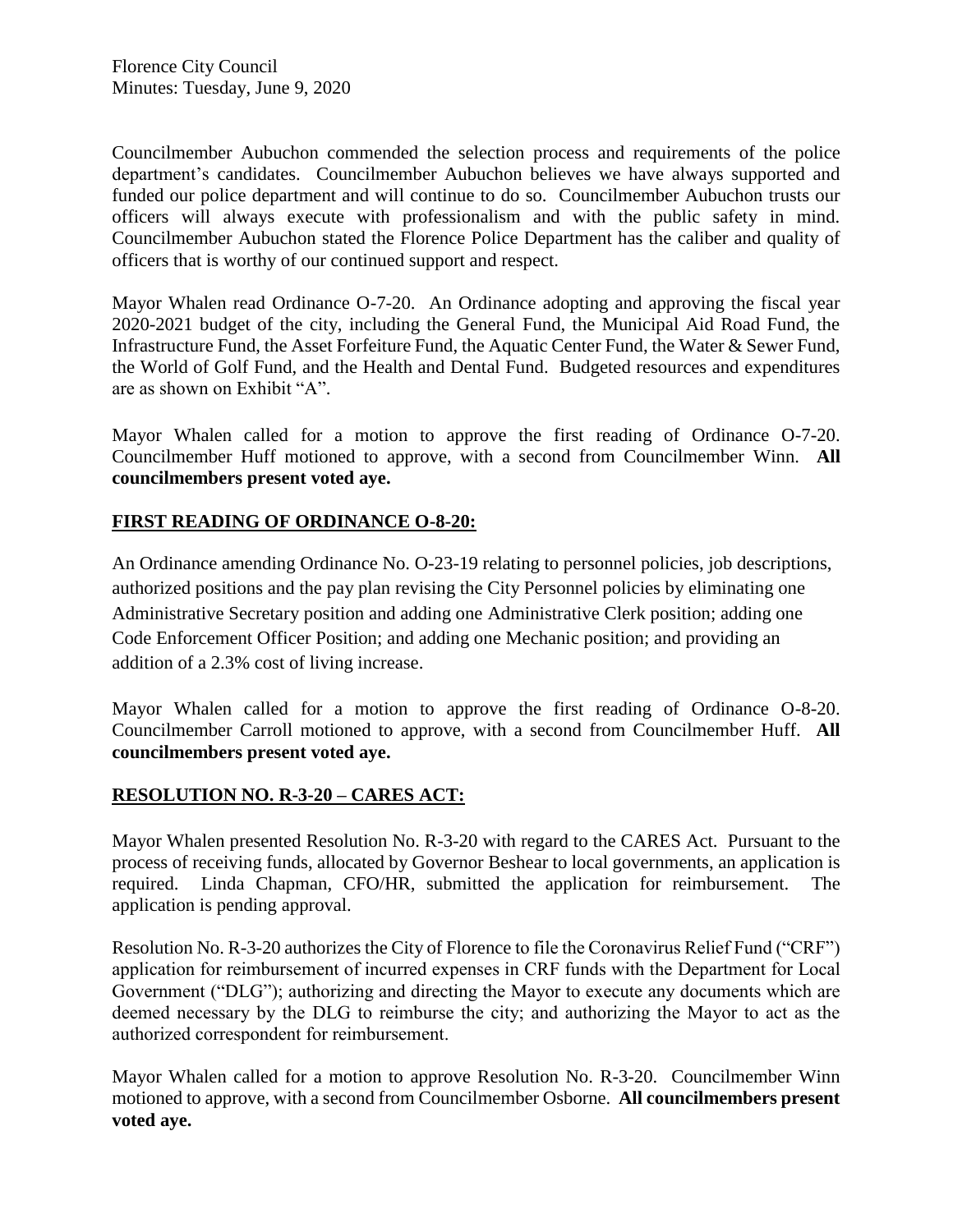### **MAYOR'S REPORT:**

 Pursuant to the guidelines set by the Northern Kentucky Health Department and Governor Beshear, the City of Florence Parks have been closed and entrances blocked to restrict visitors. Walking trails have remained open. Discussions have been held and as the restrictions have been lifted, the parks will begin to reopen. The Skate Park barriers were removed and the park was opened on Monday, June 8, 2020. The barriers are set to be removed from the city parks on Friday, June 12, 2020. The playgrounds and tennis courts will be open.

Shelter Reservations are now being accepted and will be available on Monday, June 29, 2020 for gatherings of less than 50 guests.

Basketball hoops and volleyball courts remain closed.

Mayor Whalen recommended parents and visitors be diligent in washing their hands and using sanitizer. Do the best to socially distance on the playgrounds.

- The 2020 Census Team is currently hiring. Wages are \$18.50 per hour in Boone County. Apply online at [www.2020census.gov/jobs.](http://www.2020census.gov/jobs) Be sure to complete the 2020 Census.
- Mayor Whalen announced that the Annual Independence Day Celebration will be fireworks only on Friday, July 3, 2020 at 10:00 p.m. The fireworks display will be held at the Florence Public Services Facility. This will allow the fireworks to be more visible. Guests can park at the Florence Mall parking area and at the Florence Government Center. As a result of the social distancing guidelines, the city is unable to have the celebration as originally scheduled. Mayor Whalen encouraged visitors to view the fireworks and adhere to the social distancing guidelines.

# **RECOGNITION:**

Mayor Whalen asked if any of the following desired recognition:

City Coordinator, Joshua R. Wice:

Mr. Wice did not desire recognition.

Department Heads:

Fire/EMS Chief, Scott Knoll:

Chief Knoll did not desire recognition.

Public Services Director, Eric Hall:

Mr. Hall did not desire recognition.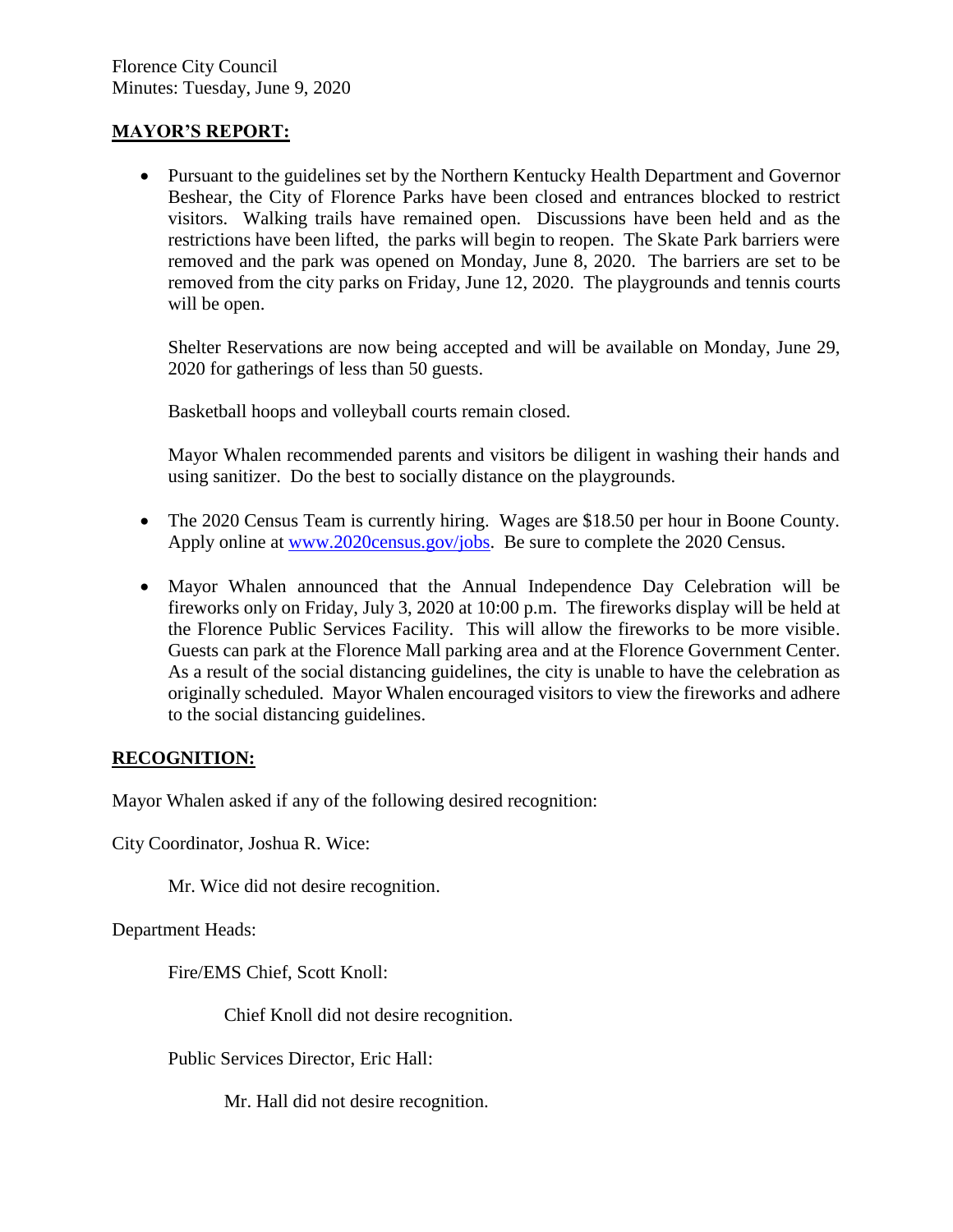Chief of Police, Tom Grau:

Chief Grau thanked city council and Mayor Whalen for their continued support of the police department. Chief Grau believes we have one of the finest professional police department's and the public shares the same feeling. Our police department is always evolving and will continue to do so. Chief Grau stated it is very hard as officers to watch the tragic events that occurred. As a result of the event, he believes positive change will happen. The Florence Police Department will apply any necessary changes and will be a better police department. Chief Grau appreciates the support provided.

Mayor Whalen thanked Chief Grau and the men and women of the police department for continuing to go out and do their job every day. Mayor Whalen thanked Chief Grau for his leadership.

Councilmember Froelicher asked Chief Grau about panhandling within the city. Chief Grau explained the Ordinance in effect only allows our officers to proceed with action if the individual steps into the roadway. Mayor Whalen relayed if the individual is on private property, unless the organization calls and has the individual removed, we are unable to step in.

Councilmember Carroll requested if anything could be done with the state legislature and the panhandling issue. Attorney Skees stated there is numerous case law and the panhandlers have advocates. State groups are also in place to advocate for the individuals. Chief Grau periodically calls Attorney Skees attempting to remedy the situation. This issue is a concern and will continue to be reviewed.

Councilmember Aubuchon questioned Chief Grau whether there has been an increase or decrease in calls during the COVID-19 pandemic. Chief Grau stated it was too early to tell whether there has been an increase. Our officers have been taking the necessary precautions due to COVID-19 and will continue to follow the guidelines in place.

Mayor Whalen stressed the city has, with the guidance of the department heads, been at the forefront from the beginning of the pandemic. The necessary steps have been taken to protect our employees and ability to allow them to take care of their families. The building has reopened and meetings are continuing to be limited. Glass that was put in place last year for safety has allowed the city to continue to provide services to the residents. Mayor Whalen is grateful for our essential workers and for them to continue to show up every day and work. Mayor Whalen relayed we have been blessed and fortunate to continue to work. The city is financially sustainable because of the planning and this will ensure the city continues to operate. As a result of the excellent financial advice and council allowing the officials to do what needs to be done, we are going to be okay.

Mayor Whalen informed council Churchill Downs is proceeding with the renovation of Turfway Park. Representatives from Churchill Downs will be here next week to discuss their plans.

Councilmember Osborne stated all of the departments within the city have done a good job. For the past 20 years, and compared to the 20 years prior, he believes you can see a difference. The enthusiasm of the people working within the city, whether they are a department head or the